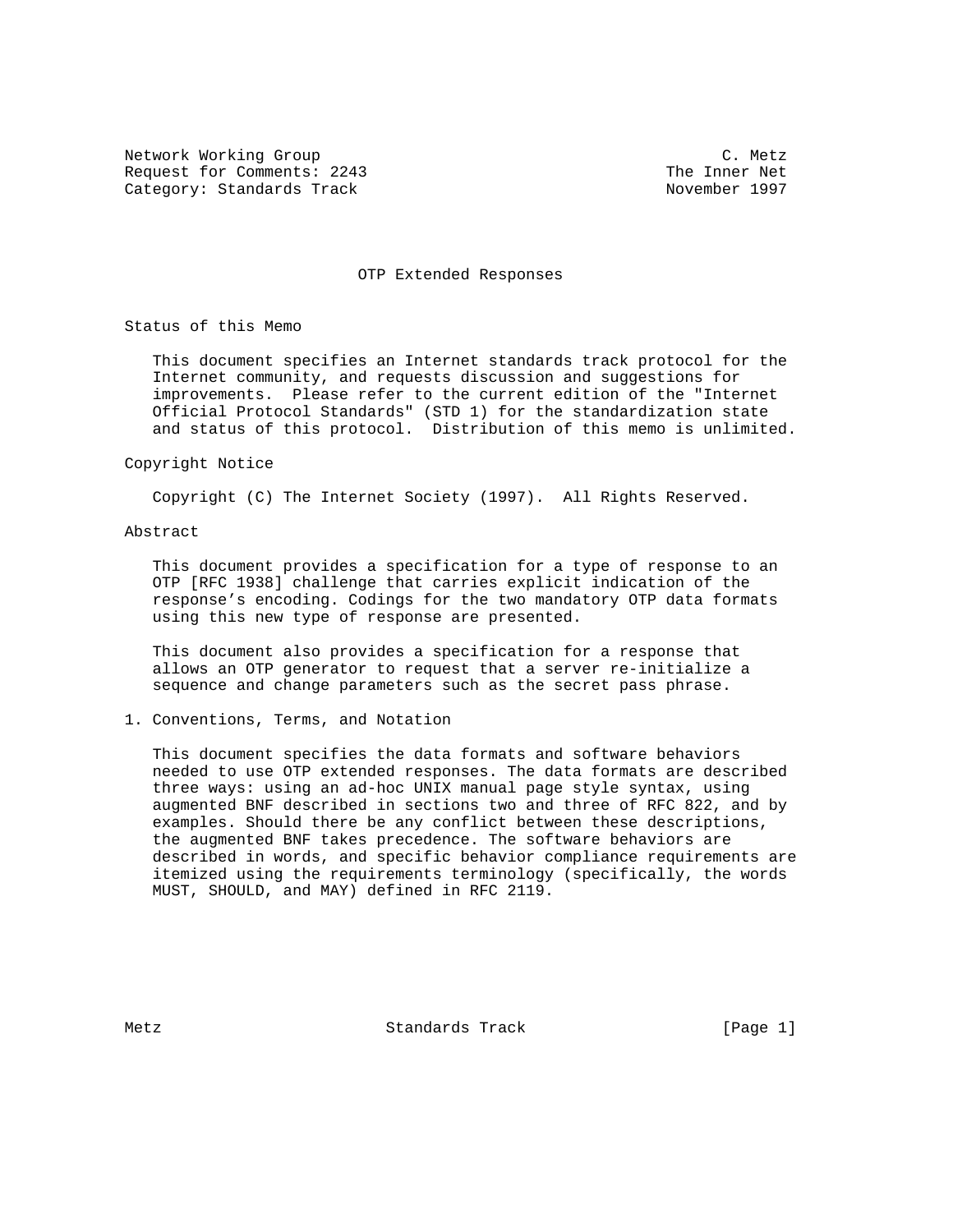# 2. Extended Challenges and Extended Responses

 This document builds on the protocol and terminology specified in RFC 1938 and assumes that you have already read this document and understand its contents.

 An extended challenge is a single line of printable text terminated by either a new line sequence appropriate for the context of its use (e.g., ASCII CR followed by ASCII LF) or a whitespace character. It contains a standard OTP challenge, a whitespace character, and a list that generators use to determine which extended responses are supported by a server.

 An extended response is a single line of printable text terminated by a new line sequence appropriate for the context of its use. It contains two or more tokens that are separated with a single colon (':') character. The first token contains a type specifier that indicates the format of the rest of the response. The tokens that follow are argument data for the OTP extended response. At least one token of data MUST be present.

### 2.1. Syntax

 In UNIX manual page like syntax, the general form of an extended challenge could be described as:

<standard OTP challenge> ext[,<extension set id>[, ...]]

And the general form of an extended response could be described as:

<type-specifier>:<arg1>[:<arg2>[:...]]

 In augmented BNF syntax, the syntax of the general form of an extended challenge and an extended response is:

|               | extended-challenge = otp-challenge 1*LWSP-char capability-list                        |
|---------------|---------------------------------------------------------------------------------------|
|               | $(NL / *LWSP-char)$                                                                   |
| otp-challenge | = <a challenge="" otp="" standard=""></a>                                             |
|               | capability-list = "ext" $*(", " extension-set-id)$                                    |
|               | extension-set-id = * <any "="" ",="" char="" ctls,="" except="" lwsp,="" or=""></any> |
|               | extended-response = type $1*(";" argument) NL$                                        |
| type          | = token                                                                               |
| arqument      | = token                                                                               |
| token         | $= 1*any$ CHAR except ":" and CTLs>                                                   |
| NL            | = <new appropriate="" context<="" for="" line="" sequence="" th="" the=""></new>      |
|               | in which OTP is being used>                                                           |

Metz **Standards Track** [Page 2]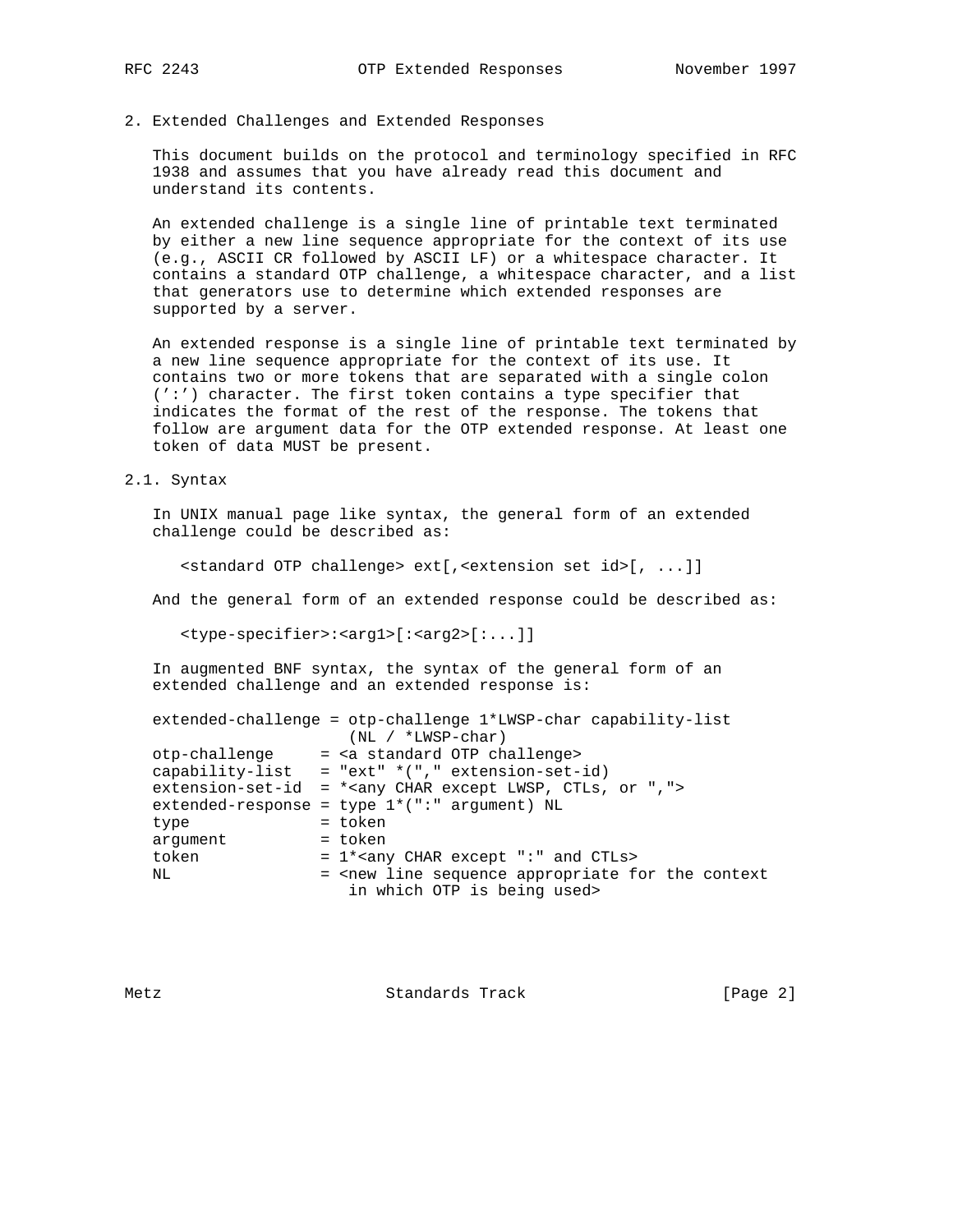An example of an extended challenge indicating support for OTP extended responses and for a mythical response set "foo" is:

otp-md5 123 mi1234 ext,foo

 An example of an extended response using a mythical type named "foo" is:

foo:some data:some more data:12345

- 2.2. Requirements
	- A server compliant with this specification:
		- 1. MUST be able to receive and parse the general form of an extended response
		- 2. MUST be able to receive, parse, and correctly process all extended responses specified in this document
		- 3. MUST process the type field in a case-insensitive manner
		- 4. MUST reject any authentication attempt using an extended response if it does not support that type of response
		- 5. SHOULD provide an appropriate indication to the generator if the response was rejected because of (4)
		- 6. MUST limit the length of the input reasonably
		- 7. MUST accept otherwise arbitrary amounts of whitespace wherever a response allows it
		- 8. MUST be able to receive and correctly process standard OTP responses

A generator compliant with this specification:

- 1. MUST be able to generate standard OTP responses
- 2. MUST use standard responses unless an extended challenge has been received for the particular server AND seed
- 3. MUST generate the type field in lower case
- 4. MUST NOT send a response type for which the server has not indicated support through an extended challenge

 Extension set identifiers and extension type identifiers named with the prefix "x-" are reserved for private use among mutually consenting implementations. Implementations that do not recognise a particular "x-" extension MUST ignore that extension. This means that all "x-" extensions are likely to be non-interoperable with other extensions. Careful consideration should be given to the possibility of a server interacting with with a generator implementation which, although it recognizes a given "x-" extension, uses it for a different purpose. All of the remaining extension namespace is reserved to IANA, which will only officially assign the extension

Metz Standards Track [Page 3]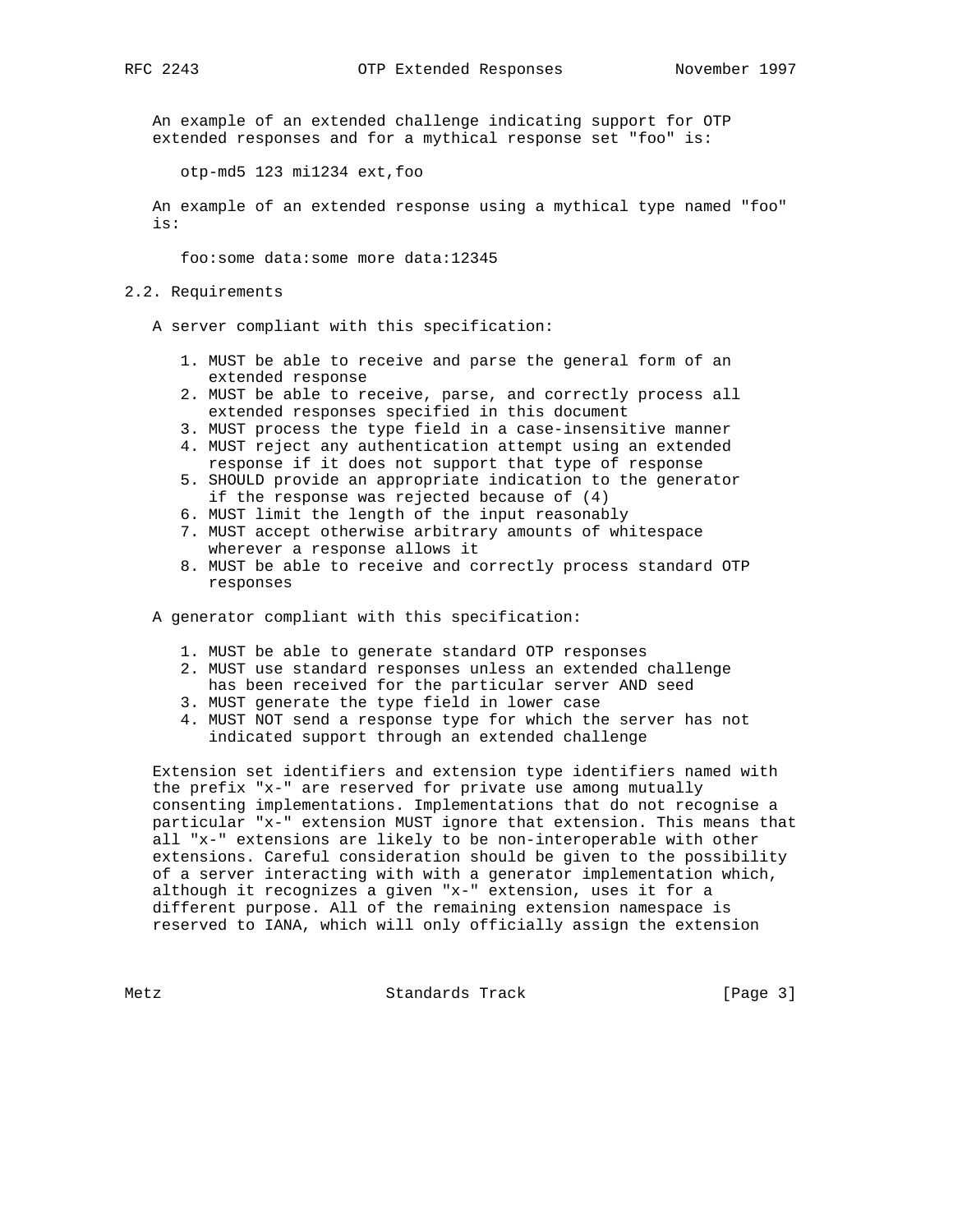into this namespace after the IESG approves of such an assignment. During the lifetime of the OTP WG, it is recommended that the IESG consult with the OTP WG prior to approving such an assignment.

3. The "hex" and "word" Responses

 There exists a very rare case in which a standard OTP response could be a valid coding in both the hexadecimal and six-word formats. An example of this is the response "ABE ACE ADA ADD BAD A." The solution to this problem mandated by the OTP specification is that compliant servers MUST attempt to parse and verify a standard response in both hexadecimal and six-word formats and must consider the authentication successful if either succeeds.

 This problem can be solved easily using extended responses. The "hex" response and the "word" response are two response types that encode an OTP in an extended response that explicitly describes the encoding. These responses start with a type label of "hex" for a hexadecimal OTP and "word" for a six-word coded OTP. These responses contain one argument field that contains a standard OTP response coded in the indicated format.

3.1. Syntax

 In UNIX manual page like syntax, the format of these responses could be described as:

 hex:<hexadecimal number> word:<six dictionary words>

 In augmented BNF syntax and with the definitions already provided, the syntax of these responses is:

|            | hex-response = "hex:" hex-64bit NL    |                             |                                          |                                                                                 |
|------------|---------------------------------------|-----------------------------|------------------------------------------|---------------------------------------------------------------------------------|
| hex-64bit  |                                       | $= 16(hex-char *LWSP-char)$ |                                          |                                                                                 |
| hex-char   |                                       |                             | $=$ ("A" / "B" / "C" / "D" / "E" / "F" / |                                                                                 |
|            |                                       |                             | "a" / "b" / "c" / "d" / "e" / "f" /      |                                                                                 |
|            |                                       |                             | "0" / "1" / "2" / "3" / "4" / "5" /      |                                                                                 |
|            |                                       | "6" / "7" / "8" / "9")      |                                          |                                                                                 |
|            | word-response = "word:" word-64bit NL |                             |                                          |                                                                                 |
|            |                                       |                             |                                          |                                                                                 |
| word-64bit |                                       | $= 6(otp-word 1*LWSP-char)$ |                                          |                                                                                 |
| otp-word   |                                       |                             |                                          | = <any coding<="" in="" otp="" standard="" td="" the="" valid="" word=""></any> |
|            | dictionary>                           |                             |                                          |                                                                                 |

Metz **Standards Track** [Page 4]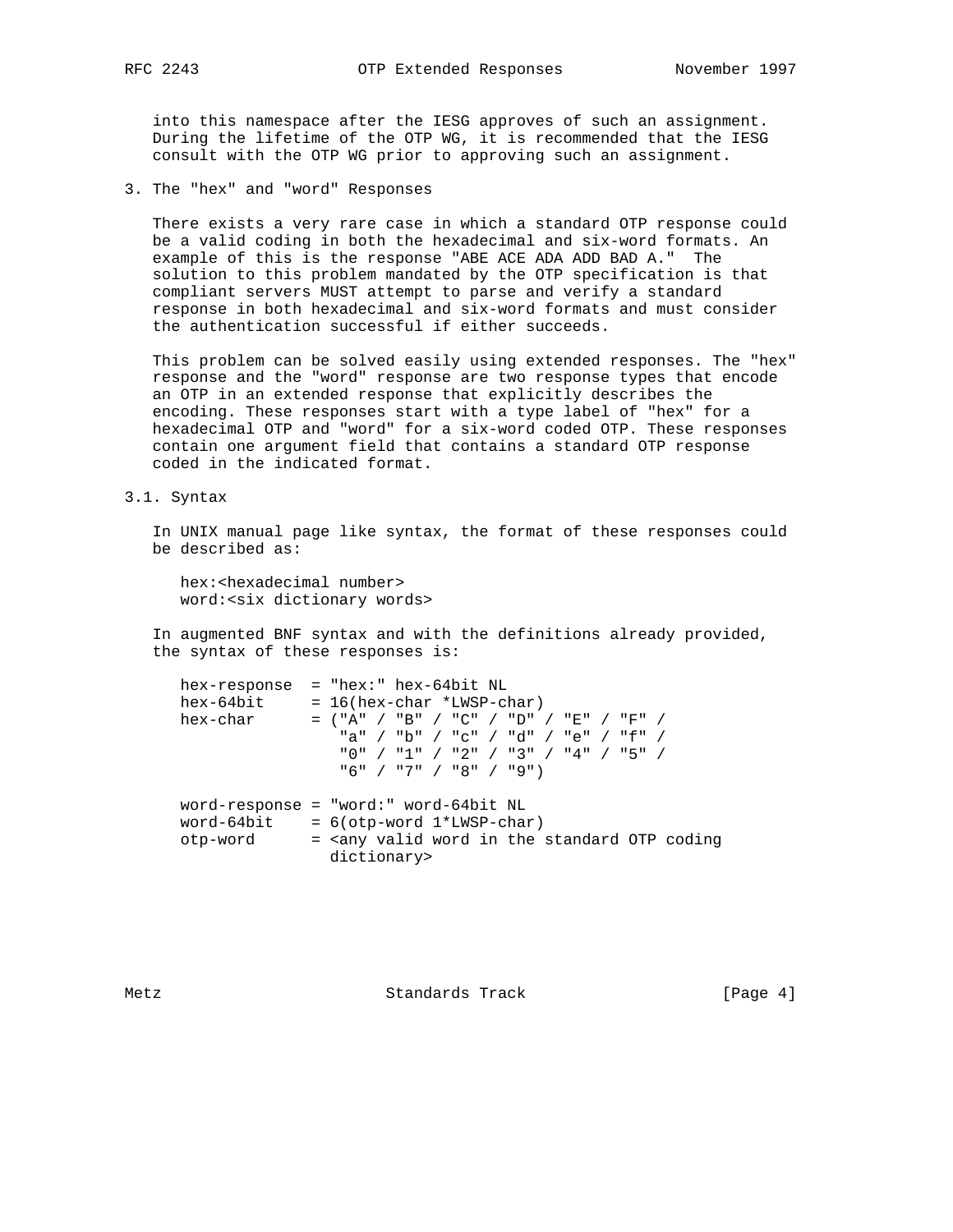Examples of these responses are:

 hex:8720 33d4 6202 9172 word:VAST SAUL TAKE SODA SUCH BOLT

## 3.2. Requirements

- A server compliant with this specification:
	- 1. MUST process all arguments in a case-insensitive manner

A generator compliant with this specification:

- 1. SHOULD generate otp-word tokens in upper case with single spaces separating them
- 2. SHOULD generate hexadecimal numbers using only lower case for letters
- 4. The "init-hex" and "init-word" Responses

 The OTP specification requires that implementations provide a means for a client to re-initialize or change its OTP information with a server but does not require any specific protocol for doing it. Implementations that support the OTP extended responses described in this document MUST support the response with the "init-hex" and "init-word" type specifiers, which provide a standard way for a client to re-initialize its OTP information with a server. This response is intended to be used only by automated clients. Because of this, the recommended form of this response uses the hexadecimal encoding for binary data. It is possible for a user to type an "init hex" or "init-word" response.

4.1. Syntax

 In UNIX manual page like syntax, the format of these responses could be described as:

 init-hex:<current-OTP>:<new-params>:<new-OTP> init-word:<current-OTP>:<new-params>:<new-OTP>

 In augmented BNF syntax and with the definitions already provided, the syntax of the "init-hex" response is:

 init-hex-response = "init-hex:" current-OTP ":" new-params ":" new-OTP NL

| current-OTP | $=$ hex-64bit |
|-------------|---------------|
| new-OTP     | $=$ hex-64bit |

Metz **Standards Track** [Page 5]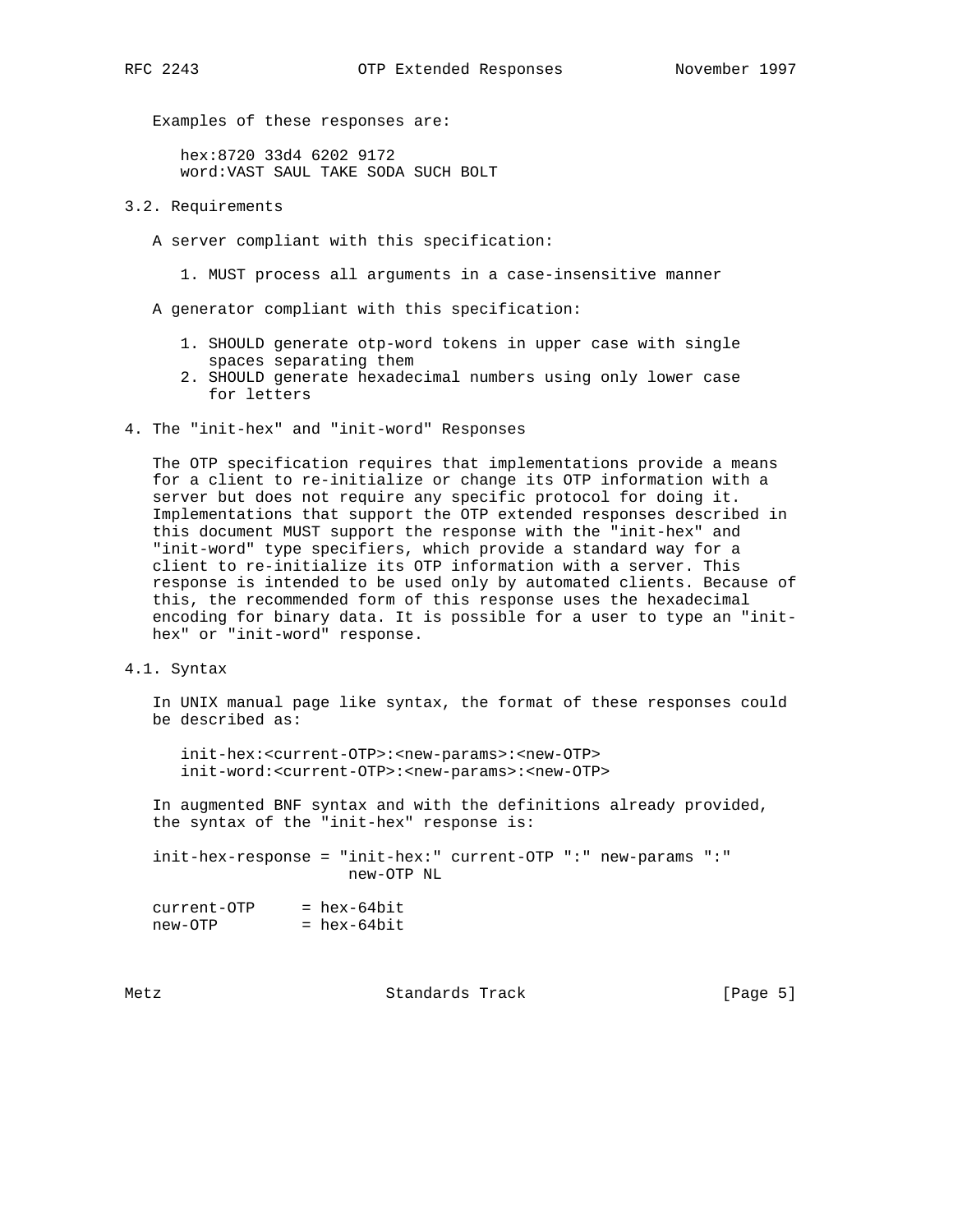new-params = algorithm SPACE sequence-number SPACE seed algorithm = "md4" / "md5" / "sha1" sequence-number = 4\*3DIGIT  $seed = 16*1(ALPHA / DIGIT)$ 

 In augmented BNF syntax and with the definitions already provided, the syntax of the "init-word" response is:

 init-word-response = "init-word:" current-OTP ":" new-params ":" new-OTP NL

 current-OTP = word-64bit new-OTP = word-64bit

 new-params = algorithm SPACE sequence-number SPACE seed algorithm = "md4" / "md5" / "sha1" sequence-number = 4\*3DIGIT  $seed = 16*1(ALPHA / DIGIT)$ 

 Note that all appropriate fields for the "init-hex" response MUST be hexadecimally coded and that all appropriate fields for the "init word" response MUST be six-word coded.

Examples of these responses are:

 init-hex:f6bd 6b33 89b8 7203:md5 499 ke6118:23d1 b253 5ae0 2b7e init-hex:c9b2 12bb 6425 5a0f:md5 499 ke0986:fd17 cef1 b4df 093e

 init-word:MOOD SOFT POP COMB BOLO LIFE:md5 499 ke1235: ARTY WEAR TAD RUG HALO GIVE init-word:END KERN BALM NICK EROS WAVY:md5 499 ke1235: BABY FAIN OILY NIL TIDY DADE

 (Note that all of these responses are one line. Due to their length, they had to be split into multiple lines in order to be included here. These responses MUST NOT span more than one line in actual use)

4.2. Description of Fields

 The current-OTP field contains the (RFC 1938) response to the OTP challenge. The new-params field contains the parameters for the client's new requested challenge and the new-OTP field contains a response to that challenge. If the re-initialization is successful, a server MUST store the new OTP in its database as the last successful OTP received and the sequence number in the next challenge presented by the server MUST be one less than the sequence number specified in the new-params field.

Metz Standards Track [Page 6]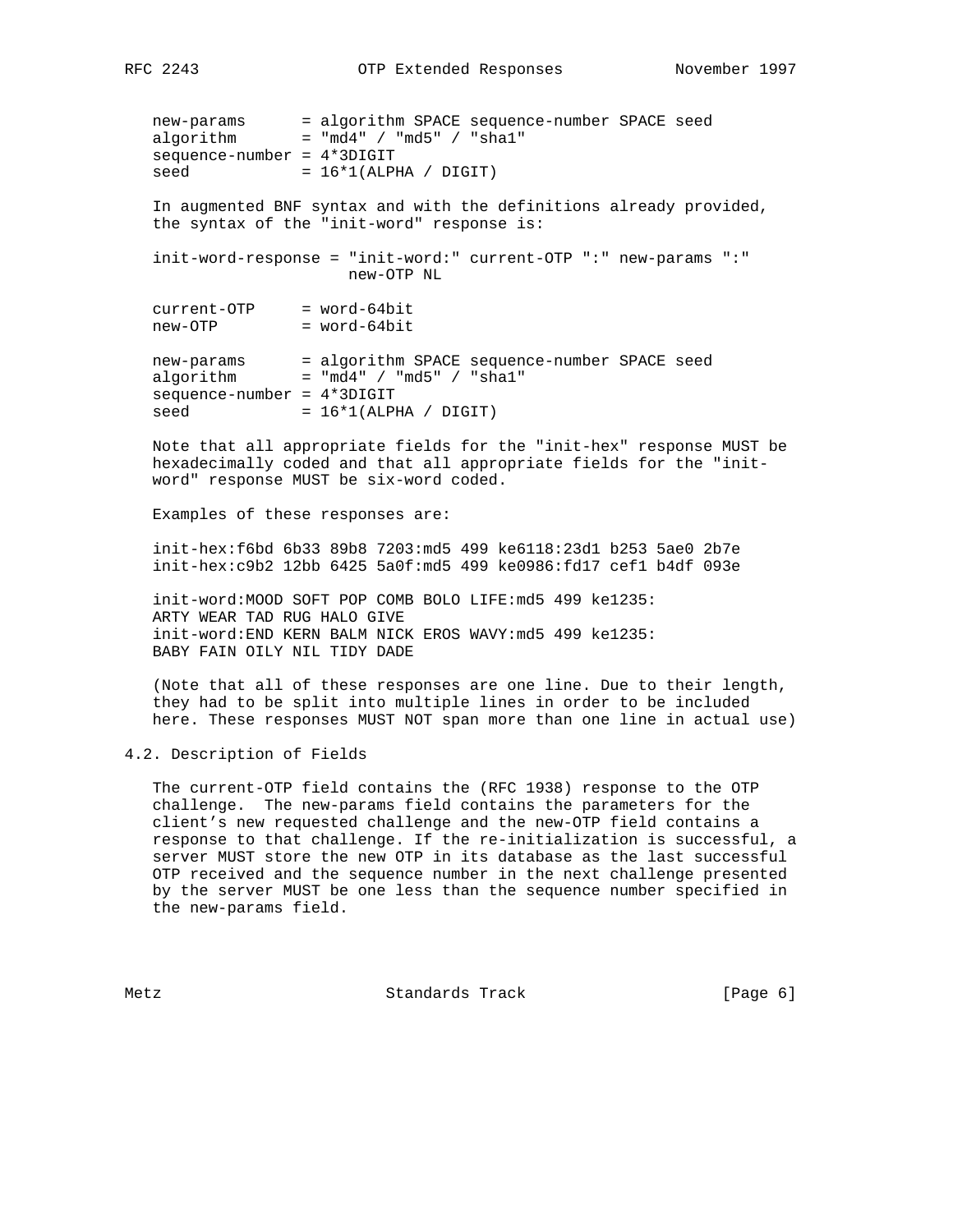The new-params field is hashed as a string the same way that a seed or secret pass phrase would be. All other field values are hashed in their uncoded binary forms, in network byte order and without any padding.

- 4.3. Requirements
	- A server compliant with this specification:
		- 1. SHOULD NOT allow a user to use the same value for their seed and secret pass phrase.
		- 2. MUST disable all OTP access to any principal whose sequence number would be less than one
		- 3. MUST decrement the sequence number if a reinitialization response includes a valid current-OTP, but the server is unable to successfully process the new-params or new-OTP for any reason.

A generator compliant with this specification:

- 1. SHOULD NOT allow a user to use the same value for their seed and secret pass phrase
- 2. MUST take specific steps to prevent infinite loops of re-initialization attempts in case of failure
- 3. SHOULD provide the user with some indication that the re-initialization is taking place
- 4. SHOULD NOT do a re-initialization without the user's permission, either for that specific instance or as a configuration option
- 5. SHOULD NOT retry a failed re-initialization without a user's permission
- 6. SHOULD warn the user if the sequence number falls below ten
- 7. MUST refuse to generate OTPs with a sequence number below one
- 5. Security Considerations

 All of the security considerations for the OTP system also apply to the OTP system with extended responses.

 These extended responses, like OTP itself, do not protect the user against active attacks. The IPsec Authentication Header (RFC-1826) (or another technique with at least as much strength as IPsec AH) SHOULD be used to protect against such attacks.

 The consequences of a successful active attack on the re initialization response may be more severe than simply hijacking a single session. An attacker could substitute his own response for

Metz **Standards Track** [Page 7]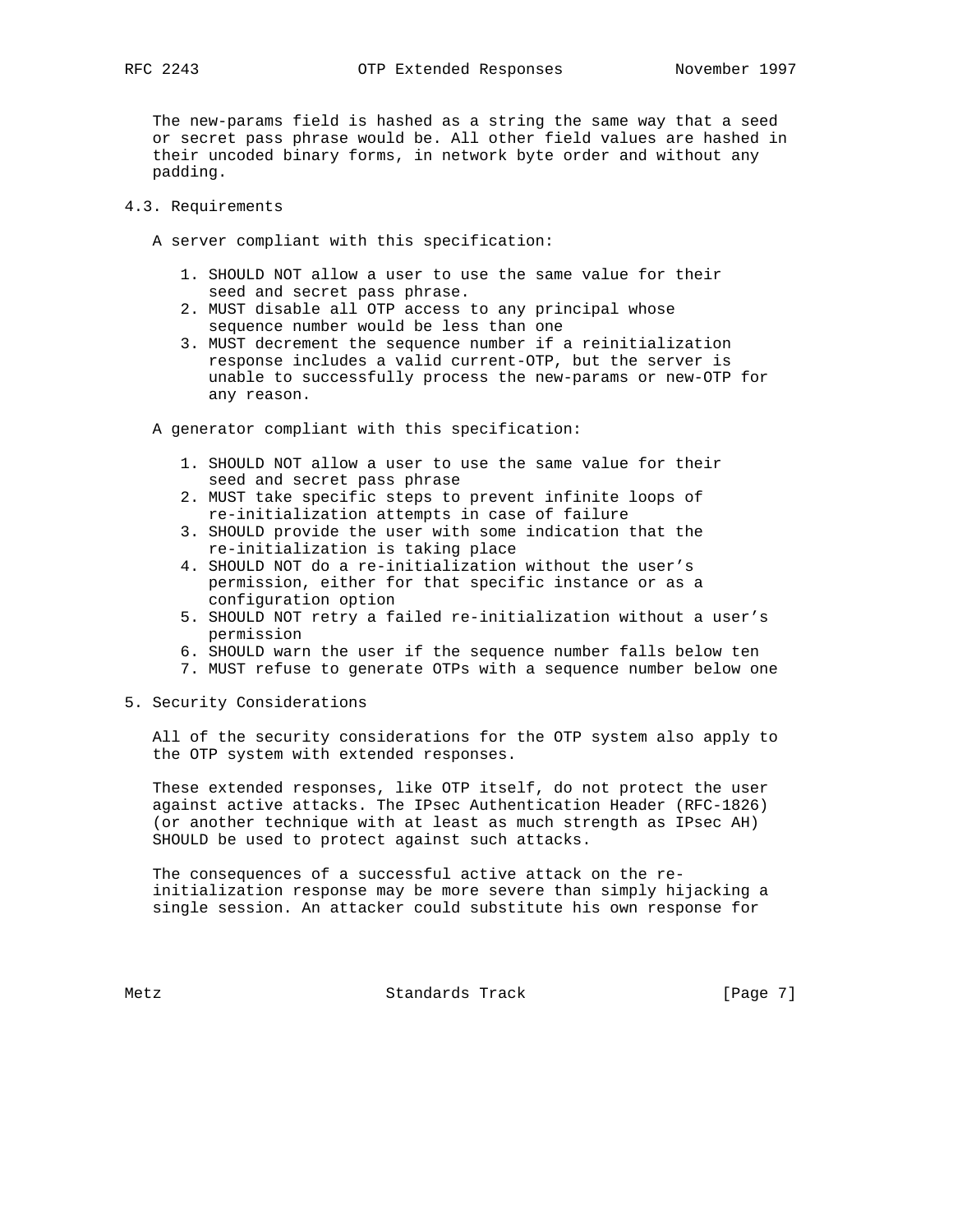that of a legitimate user. The attacker may then be able to use the OTP system to authenticate himself as the user at will (at least until detected).

 Failure to implement server requirement 3 in section 4.3 opens an implementation to an attack based on replay of the current-OTP part of the response.

6. Acknowledgments

 Like RFC 1938, the protocol described in this document was created by contributors in the IETF OTP working group. Specific contributions were made by Neil Haller, who provided input on the overall design requirements of a re-initialization protocol, Denis Pinkas, who suggested several modifications to the originally proposed re initialization protocol, and Phil Servita, who opened the debate with the first real protocol proposal and provided lots of specific input on the design of this and earlier protocols. The extensions to the OTP challenge were suggested by Chris Newman and John Valdes.

 Randall Atkinson and Ted T'so also contributed their views to discussions about details of the protocol extensions in this document.

References

 [RFC 822] Crocker, D., "Standard for the Format of ARPA Internet Text Messages," RFC 822, August 1982. [RFC 1825] Atkinson, R., "Security Architecture for the Internet Protocol," RFC 1825, August 1995. [RFC 1938] Haller, N. and C. Metz, "A One-Time Password System," RFC 1938, May 1996. [RFC 2119] Bradner, S., "Key words for use in RFCs to Indicate Requirement Level," RFC 2119, March 1997. Author's Address Craig Metz

 The Inner Net Box 10314-1936 Blacksburg, VA 24062-0314 (DSN) 354-8590 cmetz@inner.net

Metz **Standards Track** [Page 8]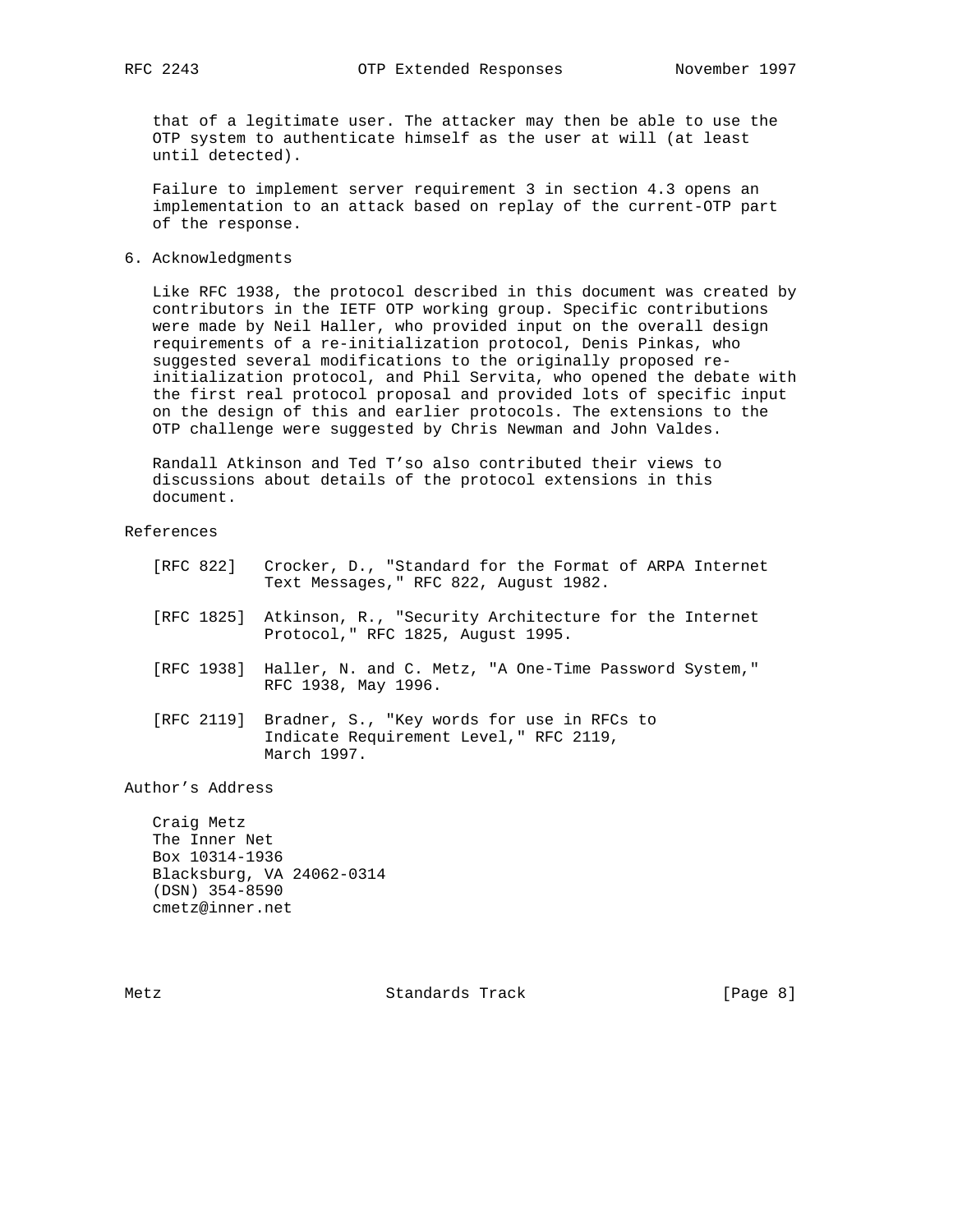Appendix: Reference Responses

 The following responses were generated by a development version of the One-Time Passwords in Everything (OPIE) implementation of this specification.

All of these are responses to the challenge:

otp-md5 499 ke1234 ext

 Note that the re-initialization responses use the same secret pass phrase for new and current and a new seed of "ke1235". Also, these responses have been split for formatting purposes into multiple lines; they MUST NOT be multiple lines in actual use.

The secret pass phrase for these responses is:

This is a test.

The OTP standard hexadecimal response is:

5bf0 75d9 959d 036f

The OTP standard six-word response is:

BOND FOGY DRAB NE RISE MART

The OTP extended "hex" response is:

hex:5Bf0 75d9 959d 036f

The OTP extended "word" response is:

word:BOND FOGY DRAB NE RISE MART

The OTP extended "init-hex" response is:

init-hex:5bf0 75d9 959d 036f:md5 499 ke1235:3712 dcb4 aa53 16c1

The OTP extended "init-word" response is:

 init-word:BOND FOGY DRAB NE RISE MART:md5 499 ke1235: RED HERD NOW BEAN PA BURG

Metz **Standards Track** [Page 9]